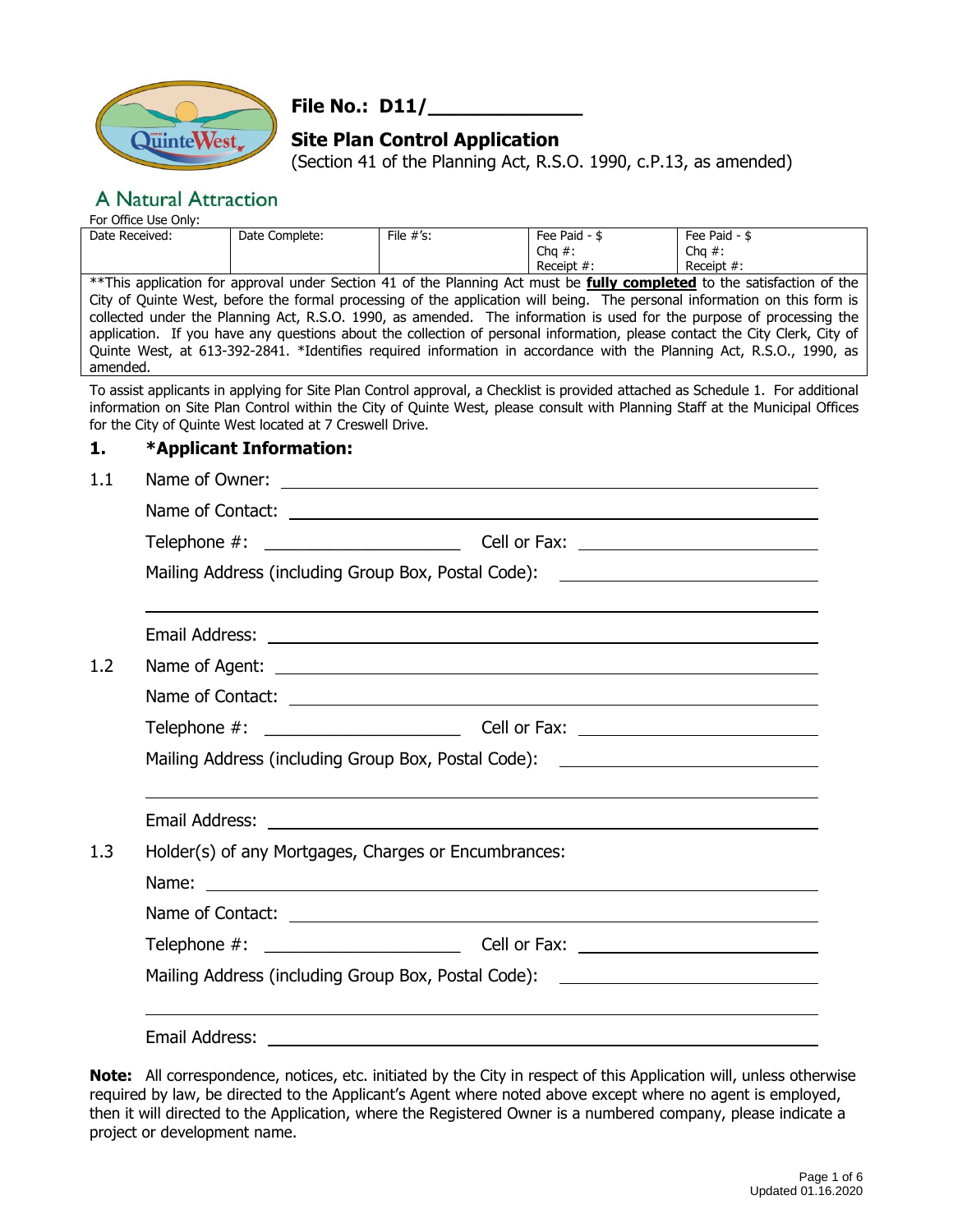| 2.  | *Location and Description of Subject Property:                                   |  |                             |  |
|-----|----------------------------------------------------------------------------------|--|-----------------------------|--|
| 2.1 |                                                                                  |  |                             |  |
| 2.2 |                                                                                  |  |                             |  |
| 2.3 | Legal Description: Concession: 2000                                              |  |                             |  |
| 2.4 | Registered Plan of Subdivision: __________________                               |  | Lot $#$ on Plan: $\sqrt{2}$ |  |
| 2.5 | Reference (Survey) Plan Number: ______________                                   |  |                             |  |
| 3.  | <b>*Land Use:</b>                                                                |  |                             |  |
| 3.1 |                                                                                  |  |                             |  |
|     |                                                                                  |  |                             |  |
| 3.2 |                                                                                  |  |                             |  |
|     |                                                                                  |  |                             |  |
| 3.3 |                                                                                  |  |                             |  |
| 3.4 | Gross Building Area: ________________ m2 Number of Dwelling Units: _____________ |  |                             |  |
| 3.5 |                                                                                  |  |                             |  |
| 3.6 |                                                                                  |  |                             |  |
|     |                                                                                  |  |                             |  |

### **4. \*Source Water Protection Information**

4.1 Is the subject property located within a Vulnerable Area as identified by the Trent Source Protection Plan?  $\Box$  Yes  $\Box$  No If Yes, please complete the remainder of Section 4.

**Note**: Part IV of the Clean Water Act requires the applicant obtain a "Section 59 Notice to Proceed" from a Risk Management Official before an application for an approval under the Planning Act or a building permit can proceed.

4.2 Please identify the Vulnerable Area in which the subject property is located:

- Trenton municipal surface water system Intake Protection Zone
- Frankford municipal surface water system Intake Protection Zone
- Bayside municipal surface water system Intake Protection Zone
- Stirling municipal well system Wellhead Protection Area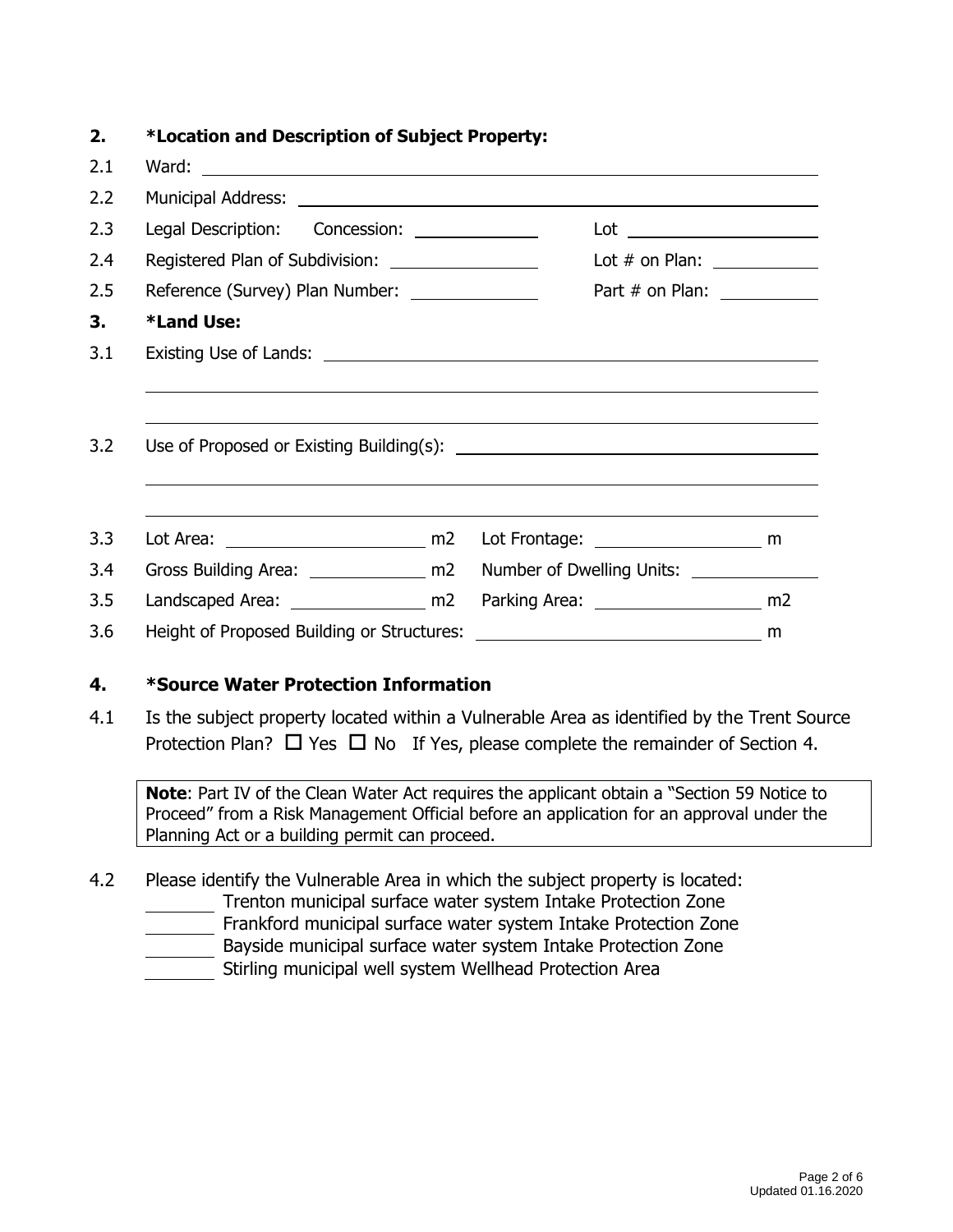- 4.3 Check all activities that may be associated with the proposal.
	- Fuel Handling and Storage (eg. home heating oil, fuel retail outlets, farm fuel storage)
	- Chemical Handling and Storage (eg. paints, degreasers, solvents, cleaning agents)
	- Agricultural Activities (eg. fertilizer use, pesticide use, storage or application of manure, grazing or pasturing of animals)
	- Stormwater Management (eg. drainage ditches, swales, retention ponds, drainage tiles, piped systems, water treatment, vehicle washing)
	- Sewage Systems new or enlarged (eg. septic systems, holding tanks, communal sewage systems)
	- Application, Handling and Storage of Road Salt
	- Snow Storage
	- Waste Disposal (eg. industrial or commercial waste, waste from septic or holding tanks)
		- Creation of a Transport Pathway (eg. building foundation, basement, a well, a culvert, underground water or sewer systems, geothermal system, tile drains)

**Note:** Section 27(3), Ontario Regulation 287/07 requires the municipality to notify the Source Protection Authority and Source Protection Committee when a new transport pathway may be created.

4.4 Describe any proposed activities that would be considered a drinking water threat as defined by the Clean Water Act, 2006.

### **5. Indemnification for Cost Recovery:**

The undersigned hereby applies to the Mayor and members of Council of the City of Quinte West, under Section 41 of the Planning Act, R.S.O. 1990, as amended, as described in this application, for Site Plan Control. The Owner/Applicant agrees to reimburse and indemnify the City of all fees and expenses incurred by the City to process this application. This application processing fee is non-refundable. A Trust Deposit fee of up to \$5,000 (minimum \$2,000) can be required and is used to defray municipal costs related to the application. The Owner/Applicant shall replenish its' Trust Deposit account as required by the Municipality so that a \$1,500 deposit is constantly maintained. Failure to replenish the Trust Deposit account may result in delays in processing the application. Expenses can include, but are not limited to, administrative, technical and planning staff time, advertising fees and disbursement of consultants, engineers, and other technical advisors and legal fees and disbursements on a solicitor-client basis. The Owner/Applicant agrees to further reimburse and indemnify the City of Quinte West of all fees and expenses incurred by the City attributable to proceedings before the Local Planning Appeal Tribunal (LPAT) or any other court or other administrative tribunal if necessary to defend Council's decision to support the application. This includes a deposit with the City of such monies as required by the City of Quinte West's Tariff of Fees By-law, as amended from time to time, to defend appeals brought before the LPAT by parties other than the Owner/Applicant or City.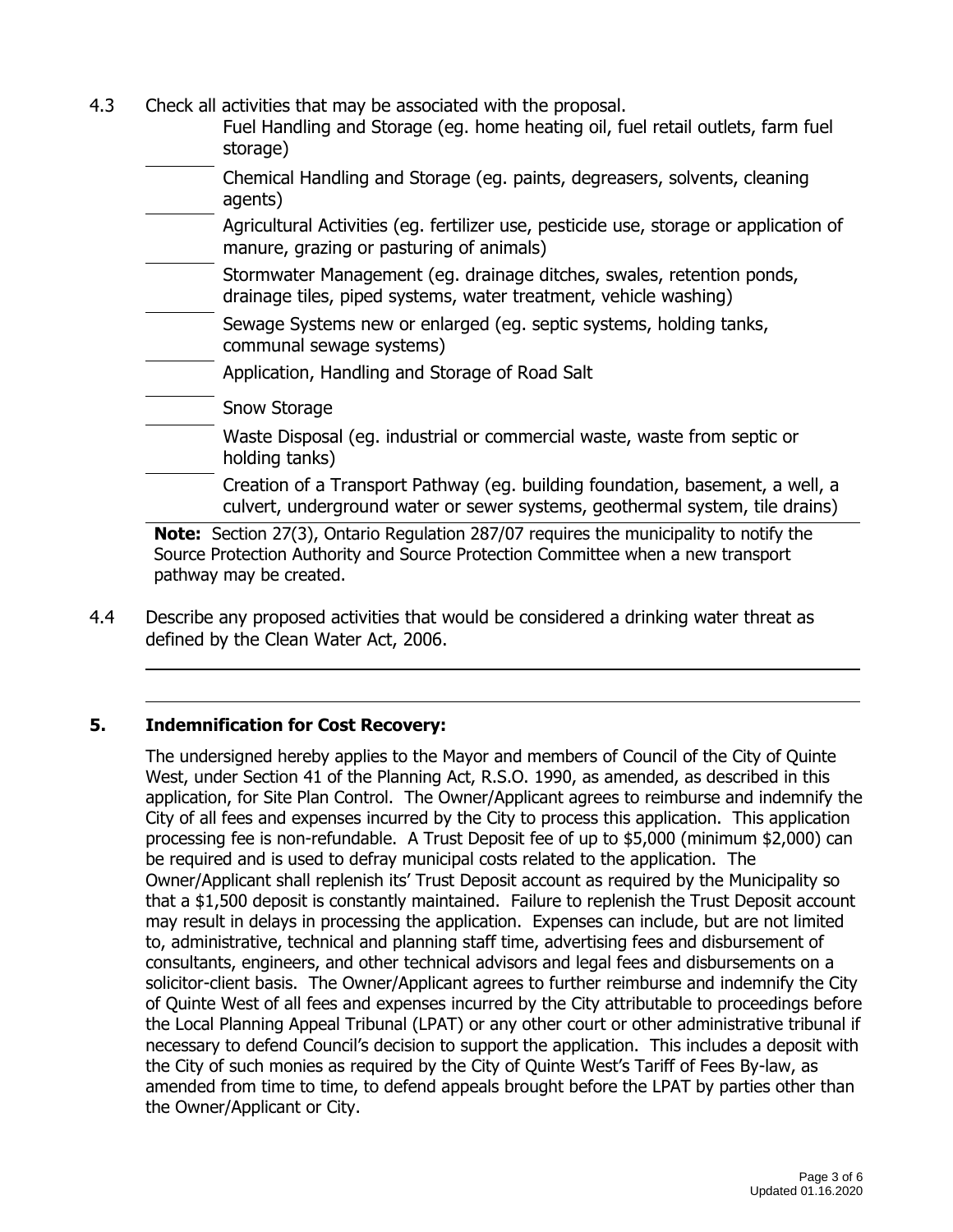### **6. Permission to Enter – Consent of Owner(s)**

I/We, , am/are the Owner(s) of the land that is subject to this Zoning Bylaw Amendment application and give permission for Municipal Staff to enter onto the subject lands for the purpose of inspecting the lands to evaluate the merits of the application.

Signature of Owner(s)

Declared before me at the  $\frac{1}{\sqrt{2\pi}}$  this  $\frac{1}{\sqrt{2\pi}}$  day of  $\frac{1}{\sqrt{2\pi}}$ , 20 $\frac{1}{\sqrt{2\pi}}$ .

Signature of Commissioner, etc.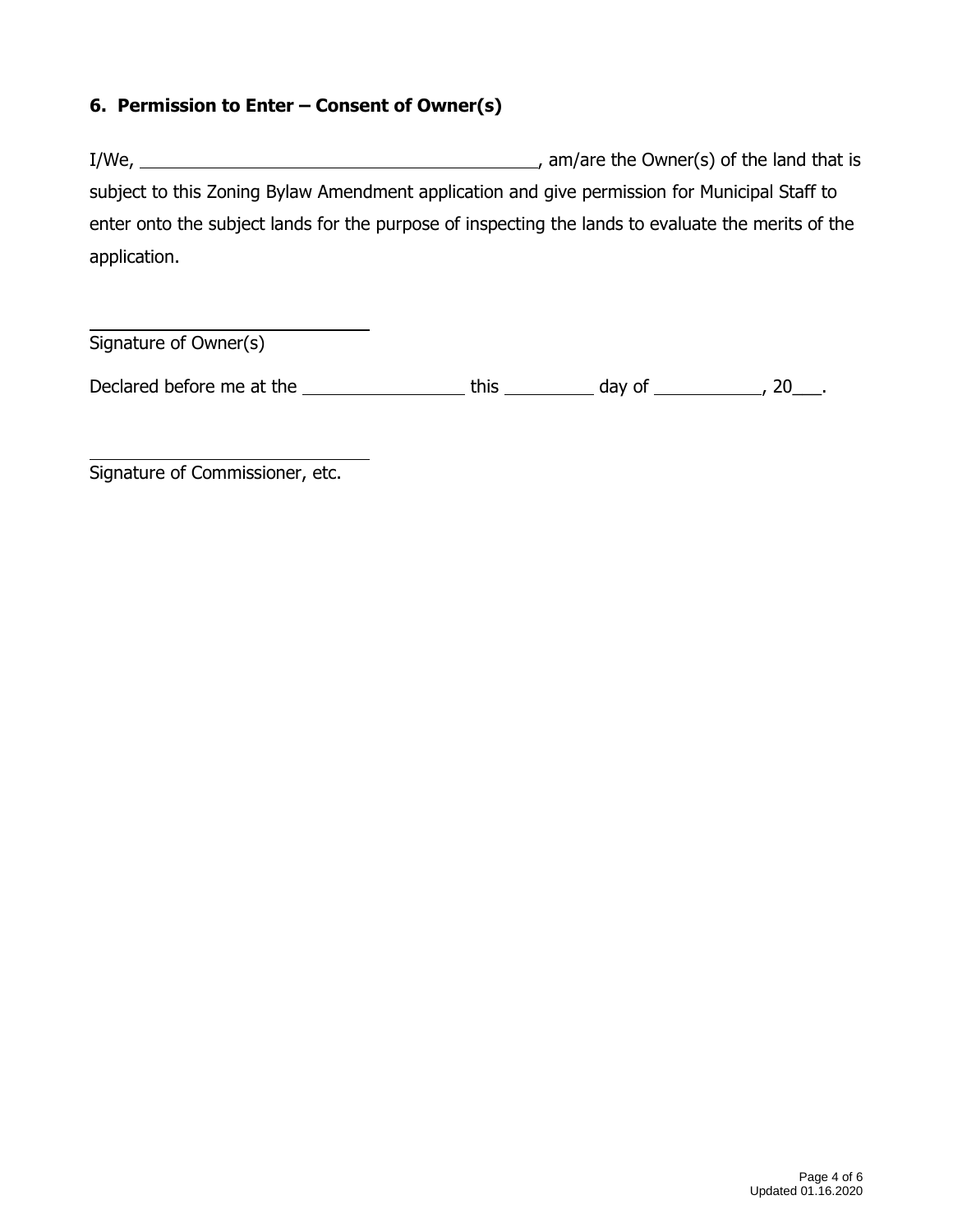### **7. \*Authorization**

|                                                                                                                                | <b>Declaration of Applicant or Authorized Agent</b> |  |
|--------------------------------------------------------------------------------------------------------------------------------|-----------------------------------------------------|--|
|                                                                                                                                |                                                     |  |
|                                                                                                                                |                                                     |  |
| statements contained in this application are true and I make this solemn declaration                                           |                                                     |  |
| conscientiously believing it to be true and knowing that it is of the same force and effect as if                              |                                                     |  |
| made under oath and by virtue of the Canada Evidence Act.                                                                      |                                                     |  |
|                                                                                                                                |                                                     |  |
| Signature of Applicant                                                                                                         |                                                     |  |
| Declared before me at the ______________________this ______________ day of _____________, 20______.                            |                                                     |  |
| Signature of Commissioner, etc.                                                                                                |                                                     |  |
|                                                                                                                                | <b>Appointment of Authorized Agent</b>              |  |
|                                                                                                                                |                                                     |  |
|                                                                                                                                |                                                     |  |
| address including postal code indicated below) to act as Agent on my behalf regarding _________                                |                                                     |  |
| in the City of Quinte West.                                                                                                    |                                                     |  |
| Name:<br><u> 1999 - Johann Harry Harry Harry Harry Harry Harry Harry Harry Harry Harry Harry Harry Harry Harry Harry Harry</u> |                                                     |  |
|                                                                                                                                |                                                     |  |
|                                                                                                                                |                                                     |  |
| Phone:                                                                                                                         |                                                     |  |
|                                                                                                                                |                                                     |  |
|                                                                                                                                |                                                     |  |
|                                                                                                                                |                                                     |  |
| Signature of Owner                                                                                                             |                                                     |  |
| Address:<br>Signature of Agent                                                                                                 |                                                     |  |

Signature of Commissioner, etc.